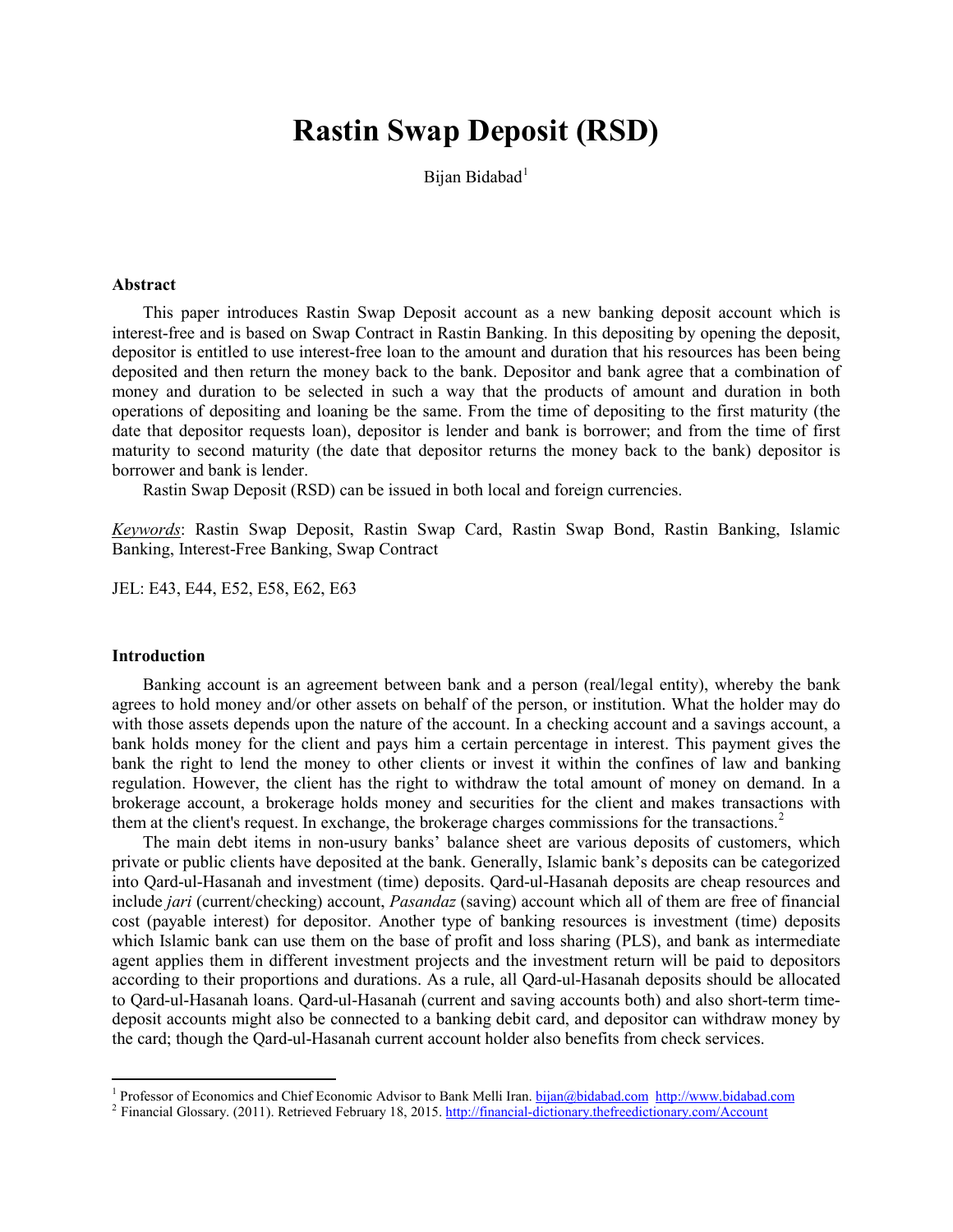Certificate of Deposit (CD) as public or specific deposits is known as other financing instrument. The financing through CD has been approved by the Central Bank of Iran (CBI) in 2001 to encourage investors to make short term deposit with transaction capability in secondary markets. Foreign exchange CD also was considered on the basis of the CBI's back up in 2007 a foreign exchange financing instrument for absorbing international resources particularly of Iranians resident at foreign countries.

This paper introduces Rastin Swap Deposit account as a new banking deposit which is interest-free and is based on Swap Contract<sup>[3](#page-1-0)</sup> in Rastin Banking<sup>[4](#page-1-1)</sup>. In this type of depositing by opening the deposit, depositor is entitled to use interest-free loan to the amount and duration that his resources has been being deposited in bank and then return the money back to the bank.

## **Qard-ul-Hasanah in Quran**

By studying Quran verses, it is realized that Qard-ul-Hasanah is an ex gratia payment. In other words, Qard-ul-Hasanah in Quran mostly covers the similar subjects as Takaful, and interest-free loan is less concerned in this case. Qard-ul-Hasanah has been mentioned in different verses of Quran and all of them come right after the verses that emphasizing on *Infaq<sup>[5](#page-1-2)</sup>*, *Zakat<sup>[6](#page-1-3)</sup>*, *Sadaqah<sup>[7](#page-1-4)</sup>*, or *Qital*<sup>[8](#page-1-5)</sup>. Therefore, we can genuinely interpret that Qard-ul-Hasanah is an ex gratia payment from one's property and when considering the literal meaning of "*Qard*" (loan), it means forfeiting one's body in the path of God, which is inherently good or "*Hassan*". In the verses of 244 of Surah of Al-Baqarah He says: "*who is he that will loan to Allah a beautiful loan, which Allah will double unto his credit and multiply many times? It is Allah that gives (you) want or plenty, and to him shall be your return.*"[9](#page-1-6) In verse 12 of Surah of Al-Ma'idah, it is said that: "*I am with you if you perform As-Salat (Iqamat-as-Salat), and give Zakat, and believe in my messengers, and honor and assist them, and lend Allah a good loan (Oard)*<sup>"[10](#page-1-7)</sup>. In verses 10-11 of Surah of Al-Hadid, it is stated that: "*And what is the matter with you that you do not spend in the cause of Allah? While to Allah belongs the heritage of the heavens and the earth. Not equal among you are those who spent and fought before the conquest (of Makkah) (and those among you who did so later). They are greater in degree than those who spent and fought afterwards. But to all, Allah has promised the best (reward). And Allah is all-aware of what you do. Who is he that would lend to Allah a goodly loan, then (Allah) will increase it manifold to his credit (in repaying), and he will have a good reward*"[11](#page-1-8). In verse 18 of the same Surah, it is said that: "*Indeed, those who give Sadaqat (i.e. Zakat and alms, etc.), men and women, and lend to Allah a goodly loan, it shall be increased manifold (to their credit), and theirs shall be an honorable good reward.*"<sup>[12](#page-1-9)</sup>

According to the above-mentioned facts, it can be expressed that Qard-ul-Hasanah can be interpreted as devotion of property and life and it does not necessarily reflect the meaning of "loan". Maybe, using the word "Good Loan" will have less impact on the religious basis of Qard-ul-Hasanah as Quran states.

l

<span id="page-1-9"></span><span id="page-1-8"></span><span id="page-1-7"></span><span id="page-1-6"></span><span id="page-1-5"></span>\*«مَن ذَالَّذِي يُقرِضُ اللَّهَ قَرضاً حَسَناً فَيُضَاعِفَهُ لَهُ أضِعَافَاً كَثِيرَهٍ وَ اللهُ يَقبِضُ وَ يَبسُطُ». **ِِ ٍ** `` «قَالَ اللَّهُ إِنِّى مَعَكُم لَئِن أَقَمتُمُ الصَلَوِهَ و آتَيتُمُ الزَّكَوهَ وَ آمَنتُم بِرُسُلِى وَعَزّرتُمُوهُم وَ أقرَضتُمُ اللهَ قَرضَاً حَسَناً». ' «وَمَا لَكُم اَلَّا تُنفِقُوا فِى سَبِيلِ اللهِ وَلِلَّهِ مِيرَاتُ السَّمَاوَاتِ وَالأرضِ لايَستَوِى مِنكُم مَن أنفَقَ مِن قَبلِ الفَتحَ وَ قَتَلَ أُولَئِكَ اَعظَمُ دَرَجَهً مِنَ الَّذِينَ اَنفَقُوا مِن بَعدِ وَ **ِِ ل َ َ ِ َ ِا** قَاتَلُوا وَكُلًّا وَعَدَ اللَّهُ الحُسنَى وَاللَّهُ بِمَا تَعمَلُونَ خَبِيرٌ \*مَن ذَا الَّذِى يُقرِصُ اللهَ قَرضَاً حَسَناً فَيُضَاعِفَهُ لَهُ وَ لَهُ اَجرٌ كَرِيمٌ». **َ** `` «اِنَّ الْمُصَّدِقِينَ وَ الْمُصَّدِّقَاتِ وَاَقْرَضُوا اللَّهَ قَرضَاً حَسَناً يُضَاعَفُ لَهُم وَ لَهُم اَجْرٌ كَرِيمٌ». **ا َ**

<span id="page-1-0"></span><sup>3</sup> Bijan Bidabad, Azarang Amirostovar, Saeed Abdollahi, Mahmoud Allahyarifard, Eskandar Pordel, Maryam Heidari, Alireza Shafiei, Mohammad Ali Pourbehrouz, Draft of Rastin Banking Bill, Bank Melli Iran, 2012.

<span id="page-1-3"></span><span id="page-1-2"></span>

<span id="page-1-1"></span><http://www.bidabad.com/doc/rastin-banking-bill.pdf><br>
<sup>4</sup> Rastin Banking documents are accessible through[: http://www.bidabad.com](http://www.bidabad.com/)<br>
<sup>5</sup> *Infaq* means charity, simply to please God without expecting any favor in return.<br>
<sup>6</sup>

<span id="page-1-4"></span>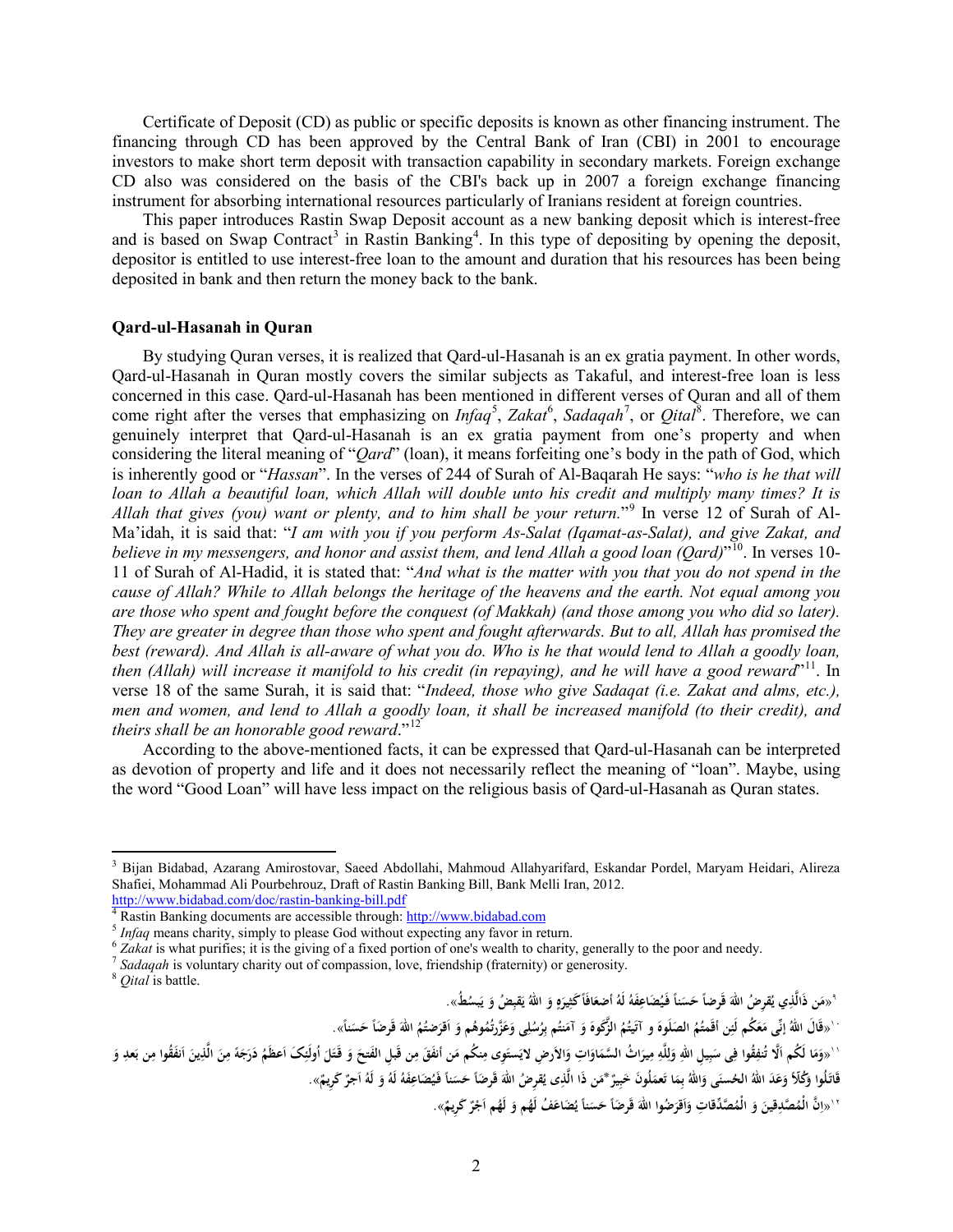#### **Qard-ul-Hasanah Contract**

Qard-ul-Hasanah is amongst the binding possessory transactions and it literally means to cut off. A person who cuts off a part of his/her property in order to lend it to another is called "*Moqrid*" or the lender, and the one who accepts this property is called "*Moqtarid*" or the borrower. According to Article 648 of the civil law of Iran, *Qard* is a transaction in which one of the parties grants a determined amount of his/her property to the other party and the other party shall return the exact amount at the same quality to the first party and if failing to do so, shall reimburse its money equivalent at the time of loaning. Therefore, the sums deposited in banks as Qard-ul-Hasanah are actually considered as the bank's own capital and the obligation of bank regarding its customers as *Moqtarid* is to return the exact property. In fact, banks must return these sums as soon as the customer requires them.

The interpreted concepts about Qard-ul-Hasanah from Quran verses are different from its prevailing concept used nowadays. One of the usury-free banking operations is to provide Qard-ul-Hasanah loans. Usury-free banking regulation of Iran states: "Qard-ul-Hasanah is a transaction in which, the lender delivers a specific amount of his/her property to borrower and borrower will reimburse the lender with the same property or its price". Jurisprudents consider Qard-ul-Hasanah to be valid when the original property is returned to the owner, even though this definition is the same as the "loan" definition in the civil law. Unfortunately, in today's society, the loans accompanied with a surplus have become significantly prevailing and as a result, the usury-free loan has been named Qard-ul-Hasanah.

### **Rastin Swap Deposit (RSD)**

l

Rastin Swap Deposit (RSD) is a kind of banking account which is opened in Rastin Banking. Rastin Swap Deposit (RSD) has lots of similarities to Rastin Swap Bond (RSB) and Rastin Swap Card (RSC)<sup>[13](#page-2-0)</sup>. In both Rastin Swap Deposit (RSD) and Rastin Swap Bonds (RSBs) depositing is done at first and then loan occurs; as it is cleared by figures 1.

By depositing in bank in a Rastin Swap Deposit (RSD) account, bank accepts that with respect to depositing a certain amount of money of depositor for certain time duration, (bank) is obliged to loan the same amount for the same duration to depositor. They can also agree a combination of amount and duration for both stages of depositing and lending be selected in such a way that multiplication of amount and duration for the money deposited and money lent be equal. At the first maturity, the depositor receives the money back and the bank lends depositor an amount equivalent to the amount depositor had deposited for the same duration in the bank in his RSD account. After reaching the second maturity, depositor will return the lent money to bank.

Rastin Swap Deposit (RSD) account is opened under certain conditions. Accordingly, by depositing \$A with duration of N months, the bank will be obliged to lend \$A interest-free loan for a period of N months to depositor. The depositor and bank agree on fixing combinations of \$A and N months so that the depositor can choose smaller, equal or larger than one ratios from \$A in proportion with N months in such a way that the result of the amount of money multiplied by time, be equal to  $A \times N$ . For example, depositor instead of \$A, can borrow  $A/2$  for 2N months at the N<sup>th</sup> month, or  $A/3$  for 3N months at the  $N^{th}$  month. Where, in all cases the result will be equal to A×N. That is:  $(A/2) \times (2N)=(A/3) \times (3N)=A \times N$  or generally speaking, instead of  $\AA$ , depositor receives  $\AA$ /k for k×N months after the N months. The parameter k can be agreed upon mutually by the parties, or offered by the depositor. This procedure is depicted by figure 1.

Generally, RSD has two periods and two maturity dates. The first period is equal to N months from the depositing time to the first maturity, and the second period is from the first maturity date (N) until the payback date of funds (kN+N) or second maturity date. The first maturity is when the depositor withdraws his deposit and bank is obliged to provide the loan equal to \$A for N months, or \$A/k for kN months to the depositor. Therefore, the first maturity occurs at the end of N months. The second maturity

<span id="page-2-0"></span><sup>&</sup>lt;sup>13</sup> Bijan Bidabad, Rastin Swap Card, 2015[, http://www.bidabad.com/doc/rsc-paper-en.pdf](http://www.bidabad.com/doc/rsc-paper-en.pdf)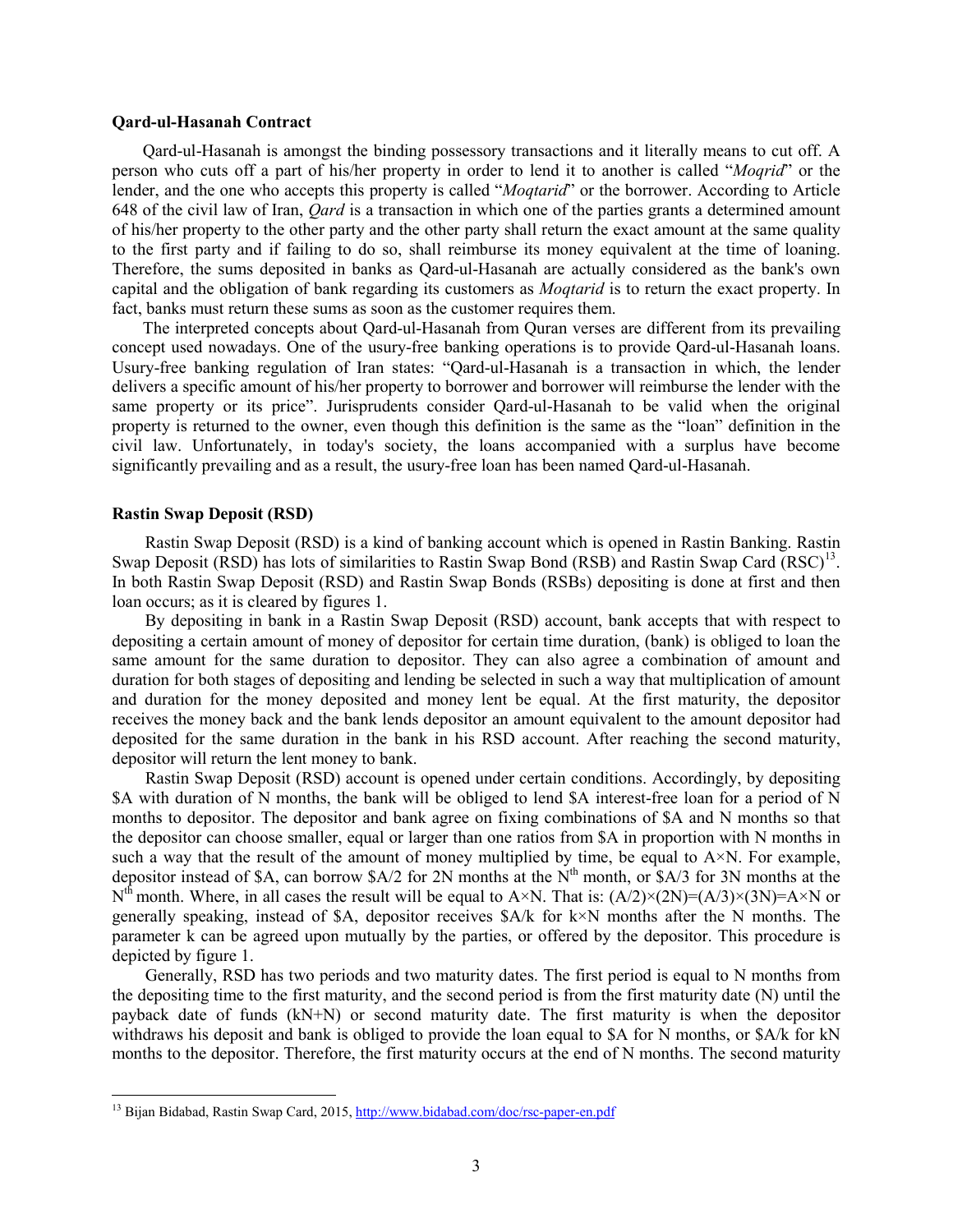is the end of contract when the bank will receive back its funds after kN+N months after depositing time.

The depositor is obliged to give necessary guarantee or collateral to bank to bring faith to fulfill his obligations when he borrows from the bank at the second stage. Type of pledge or guarantee is determined by bank due to its understanding about the depositor's financial history and the amount of the loan. At the second maturity, guarantee or collateral of the depositor is released when the obligatin is fulfilled.

This Rastin Swap Deposit is contracted upon *Mubadalah* (swap) contract<sup>[14](#page-3-0)</sup> between *Mobadil* (swapper) and *Motebadil* (swappee) in which the durations and substances of swaps are equal for first and second swaps. *Mobadil* (swapper) is the depositor and is creditor from *Motebadil* (bank) equal to the nominal value of deposit; and *Motebadil* (bank) should pay this amount (*badal*) (swapped) to *Mobadil* (swapper/depositor) at first maturity. The bank (*Motebadil*) is obliged to lend the *mobaadal* (re-swapped) for the same amount and period as *badal* to *mobadil* (depositor). Bank can choose a combination of amount and duration that the multiplication of amount by duration of *mobaddal* (re-swapped) be equal to that of *badal* (swapped). At the second maturity, *mobadil* (depositor) is committed to return *mobaddal* (re-swapped) to *motebadil* (bank). <sup>15</sup>No interest rate is involved in this deposit. The durations of swapped and re-swapped and interregnum duration are determined when contract is signed. End of the *Badal* duration is called *Badal* (first) maturity; and the end of *Mobaddal* duration is called *Mobaddal* (second) maturity. Interregnum duration in Rastin Swap Deposit is the time interval between *Badal* maturity and the start of *Mobaddal* duration.

In case of nonfulfillment of obligations at second maturity, *Mobadil* (bank) after receiving *Badal* can hold the *Mobaddal* beside itself in such a way that the multiplication of *Badal* duration by the amount of *Badal* is equal to the same multiplication for the sum of *Mobaddal* duration plus delayed duration by *Mobaddal* amount.

Rastin Swap Deposit can be both issued in foreign currencies as well as local currency. In this connection there is no significant difference between the two in local and foreign currencies except that the nominal amounts at both durations could be a foreign exchange. In any case, the currency type of *Baddal* and *Mobaddal* should be the same. If the deposit is opened for the case of different currencies for *Badal* and *Mobaddal*, there would be no *Riba* skepticism in the transaction yet. But to ascertain the case both sides of the contracts commit that at the first maturity, rate of currency exchange be applied to convert *Badal* in first currency into *Mabaddal* in the second currency.

Regarding the fact that this deposit is not based upon participation and just swaps the money, it is not covered by regulations of the Rastin PLS Base system<sup>16</sup>, but uses its infrastructure and organization.<sup>[17](#page-3-2)</sup> The monetary and fiscal effects as well as the economic effects of issuing Rastin Swap Deposit are similar to Rastin Swap Bonds that have been discussed in other papers. <sup>18</sup>Operational details of Rastin

 $\overline{\phantom{a}}$ 

<span id="page-3-0"></span><sup>&</sup>lt;sup>14</sup> Bijan Bidabad, Azarang Amirostovar, Saeed Abdollahi, Mahmoud Allahyarifard, Eskandar Pordel, Maryam Heidari, Alireza Shafiei, Mohammad Ali Pourbehrouz, Draft of Rastin Banking Executive Regulation, Bank Melli Iran, 2012.<br>http://www.bidabad.com/doc/rastin-banking-regulation.pdf<br><sup>15</sup> Bijan Bidabad.com/doc/rastin-banking-regulation.pdf

Bijan Bidabad, Azarang Amirostovar, Saeed Abdollahi, Mahmoud Allahyarifard, Eskandar Pordel, Maryam Heidari, Alireza Shafiei, Mohammad Ali Pourbehrouz, Draft of Rastin Banking Executive Regulation, Bank Melli Iran, 2012.<br>http://www.bidabad.com/doc/rastin-banking-regulation.pdf

<span id="page-3-1"></span><sup>&</sup>lt;sup>16</sup> Bijan Bidabad, Rastin Profit and Loss Sharing (PLS) Base System. Journal of Islamic Economics, Banking and Finance, pp. 32-57, Vol. 9 No. 4, Oct - Dec 2013.

[http://ibtra.com/pdf/journal/v9\\_n4\\_article2.pdf](http://ibtra.com/pdf/journal/v9_n4_article2.pdf)<br>http://www.bidabad.com/doc/pls-base-en.pdf

<span id="page-3-2"></span> $\frac{17}{17}$  Bijan Bidabad, M. Safarzadeh and J. Aghabeigi, Organization of Profit and Loss Sharing (PLS) Banking in Bank Melli Iran. Bank Meli Iran, 2011[. http://www.bidabad.com/doc/PLS-organization.pdf](http://www.bidabad.com/doc/PLS-organization.pdf) <sup>18</sup> See:

<sup>•</sup> Bijan Bidabad, Islamic Monetary Policy, 2013. <http://www.bidabad.com/doc/islamic-monetary-policy-en.pdf>

<sup>•</sup> Bidabad, Bijan, Mahmoud Allahyarifard. Usury-Free Bonds and Islamic Central Banking Monetary Instruments. 2010.

<http://www.bidabad.com/doc/Islamic-banking-bond-en.pdf>

<sup>•</sup> Bidabad, Bijan, Abul Hassan, Ben Ali Mohamed Sami, Mahmoud Allahyarifard. Interest-Free Bonds and Central Banking Monetary Instruments. International Journal of Economics and Finance. Vol. 3, no. 3, Aug 2011, pp.234-241.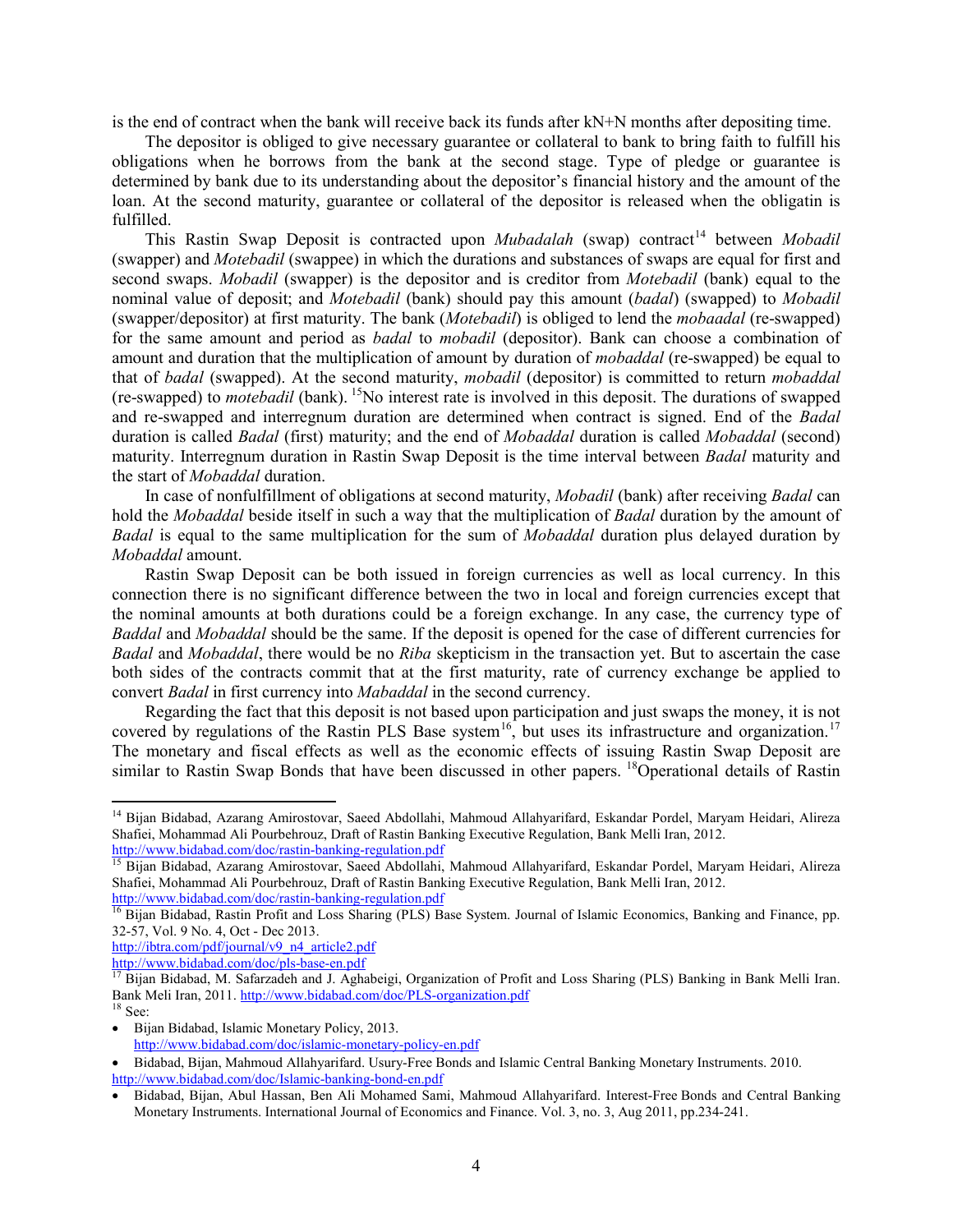Swap Deposit (RSD) have been explained in Rastin Banking Bylaw<sup>[19](#page-4-0)</sup>.



# **Sharia Allowances of Rastin Swap Deposit (RSD)**

Essentially, usury occurs in loans, and loans have two different kinds of consumption and investment loans. Investment loans result in profit/loss and the loan itself is not for spending or consumption. Consumption loans are used for everyday life spending. [20](#page-4-1) Sharia prohibition reasoning mostly concern consumption  $\text{loans}^{21}$  $\text{loans}^{21}$  $\text{loans}^{21}$ .

"Transaction usury" is defined as transacting a measurable commodity/money with a surplus amount of the same commodity/money. Because of the excessive amount paid to other party; this transaction involves usury, and is prohibited by Sharia. In "transaction usury", transacting equal amount along a period is not considered, but transacting with an extra amount is at the focus of attention. That is why Rastin Swap Card does not enter into the domain of "usury transaction; because its financial activity is not based upon transaction of extra amount, just equal amounts are bartered along two periods, and creditor obtains no surplus.

 $\overline{\phantom{a}}$ 

<http://www.ccsenet.org/journal/index.php/ijef/article/download/11665/8300>

<sup>•</sup> Bidabad, Bijan,Interest-Free Treasury Bonds (IFTB), 2011[. http://www.bidabad.com/doc/interest-free-t-bond-en.pdf](http://www.bidabad.com/doc/interest-free-t-bond-en.pdf) <http://www.bidabad.com/doc/iftb-en.pptx>

<sup>•</sup> Bidabad, Bijan, Interest-Free Treasury Bonds (IFTB), Islamic Finance and Legal Clarifications, 2011.

<http://www.bidabad.com/doc/interest-free-t-bond-feqhi-en.pdf>

<sup>•</sup> Bidabad, Bijan, Abul Hassan, Ben Ali Mohamed Sami, Mahmoud Allahyarifard. Interest-Free Bonds Financial Innovation, A Monetary Instrument for Economy at Crisis. Journal of Economic Cooperation and Development (JECD). 32, 1, 2011, 55-70.

<span id="page-4-0"></span>[http://www.sesric.org/jecd/jecd\\_articles/ART10102201-2.pdf](http://www.sesric.org/jecd/jecd_articles/ART10102201-2.pdf)<br><sup>19</sup> Bijan Bidabad, Azarang Amirostovar, Saeed Abdollahi, Mahmoud Allahyarifard, Eskandar Pordel, Maryam Heidari, Alireza Shafiei, Mohammad Ali Pourbehrouz, Draft of Rastin Banking Executive Regulation, Bank Melli Iran, 2012.<br>http://www.bidabad.com/doc/rastin-banking-regulation.pdf

<span id="page-4-1"></span> $\frac{1}{20}$  - Bidabad. Bijan, Economic-juristic analysis of usury in consumption and investment loans and contemporary jurisprudence shortages in exploring legislator commandments. Proceeding of the 2<sup>nd</sup> International Islamic Banking Conference. Monash University of Malaysia. 9-10 September 2004. Reprinted in: National Interest, Journal of the Center for Strategic Research, Vol. 2, No. 1, winter 2006, pp. 72-90. Tehran, Iran[. http://www.bidabad.com/doc/reba-en.pdf](http://www.bidabad.com/doc/reba-en.pdf)

<span id="page-4-2"></span><sup>21 -</sup> Surah: Baqarah, Verse 267. God will vanish usury and increase charity. . «يَمْحَقُ اللَّهُ الْرِّبَا وَيُرْبِي الصَّدَقَات». . [12] - Surah: Baqarah, Verse 267. God will vanish usury and increase charity **َ**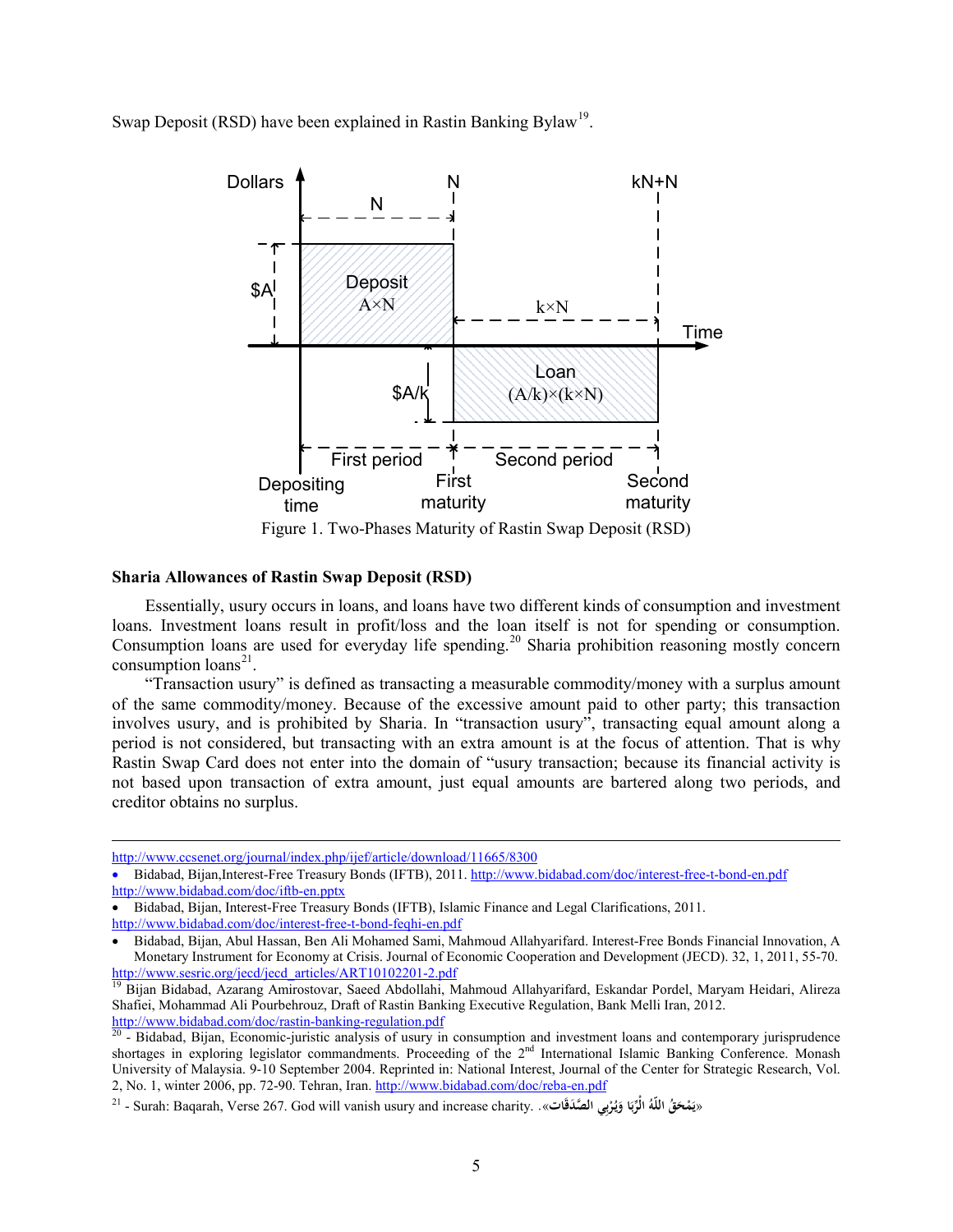In "loan usury", a person lends (money or commodity) and receives it back with a surplus. In "loan usury", the surplus has not necessarily the same type or quality of the original commodity and includes any kind of surplus. Rastin Swap Card is not "loan usury" as well.

The spiritual reference of the verses 278-281 of Surah of *Baqarah*: "**Your capitals will be yours, you won't suppress and will not be suppressed**" approves the correctness of Rastin Swap Card<sup>[22](#page-5-0)</sup>. This is because according to "**your capitals will be yours**", the principal loan will be returned to the lender, and in order to prevent doing any oppression, or being oppressed "**you won't suppress and will not be suppressed**", he will receive loan in an equal amount of what he had lent, which exactly complies the meaning of this verse.

# **Legal Institution for Rastin Swap Deposit (RSD)**

Many of monetary and banking activities are regarded as new subjects in civil laws of many countries. Civil laws have not reckoned all transaction contracts and has just mentioned some evidences such as pure transaction contract, conditional transaction, forward deal, spot transaction, over the counter transaction, future (*Salaf*) and prepaid (*Salam*) purchase, irrevocable transaction, optional transaction, valuable metals transaction, unauthorized transaction and etc. Therefore, we will not be wrong if we consider RSD with its similarities to "transaction contract", while possessory right is suspended during the period of contract.

Promissory contracts seem to be a solution for legal framework for RSD. New "counter-loaned contract" in which two parties decide to deposit a specific asset with the other party for a same period, and also "counter-trust contract" can be defined in this regard. But, revocability of promissory contracts creates difficulty for application of "counter-loaned contract" and "counter-trust contract" and "donation against loan contract" with zero donations in applying Rastin Swap Card<sup>23</sup>. In this connection, application of "time-barter contract" is not meaningless. Accordingly, we define "time-barter contract" in which a party lends an asset to other party, in order to receive the same asset from him in future without considering that one of them is assets and the other is its price. If we consider the loan contract without surplus, "time-loan contract" might also be defined. We may define "time-loan contract" according to which each party loans the possession of his own specific asset to the other and the other party will loan back the similar asset with similar quality and amount to him at maturity, and if he cannot render the same asset, he should pay its spot price at the time of contracting. In all of these frames, one deposits some asset with the other person and he will pay back the same amount at the maturity without any surplus or privilege.

However, as a conclusion, Rastin Swap Card is contracted based upon *Mubadalah* (swap) contract. But without legislation of this contract as law, the Rastin Swap Card can be contracted based upon the principle of sovereignty of contracts that is well known in law.

## **References**

 $\overline{\phantom{a}}$ 

- Rastin Banking documents are accessible through: [http://www.bidabad.com](http://www.bidabad.com/)
- Financial Glossary. (2011). Retrieved February 18, 2015. <http://financial-dictionary.thefreedictionary.com/Account>

<span id="page-5-0"></span>`' – «يَا أَيُّهَا الَّذِينَ آمَنُواْ اتَّلَّهُواْ اللّهَ وَذَرُواْ مَا بَقِيَ مِنَ الرِّبَا إِن كُتُم مُّؤْمِنِينَ. فَإِن لَّمْ تَفْعَلُواْ فَأَذَنُواْ بِحَرْبِ مِّنَ الرِّبَا إِن كُتُم مُّؤْمِنِينَ. فَإِن لَمْ تَفْعَلُو **َ إ َ ِ َ ِ َ ِ**تَطْلِمُونَ وَلاَ تُطْلَمُونَ. وَإِن كَانَ ذُو عُسْرَةٍ فَنَظِرَةٌ إِلَى مَيْسَرَةٍ وَأَن تَصَدَّقُواْ خَيْرٌ لَّكُمْ إِن كُتُمْ تَعْلَمُونَ. وَإِضْمَا تَعْلَمُوا خَيْرٌ لَّكُمْ إِن كُتُمْ تَعْلَمُونَ. وَإِضْ تَصَادَتُوا خ **َ َ َ ٍَ إ َ َ َ** وَهُمْ لاَ يُظْلَمُونَ.»

O! Believers, care about God; leave what is left through usury. But if you don't, you should know that you are fighting against God and his messengers; and if you repent, your capitals will be yours. You won't suppress and will not be suppressed. If your debtors are poor, give them time until they obtain money; and if you bestow, it will be much better for you if you understand.<br>Beware of the day you return to God, and then whatever obtained, will be returned to everybody; <sup>23</sup> - Bidabad, Bijan, Legal analysis of Interest-Free Bond[s http://www.bidabad.com/doc/legal-analysis-of-non-usury-bonds.pdf](http://www.bidabad.com/doc/legal-analysis-of-non-usury-bonds.pdf)

<span id="page-5-1"></span>